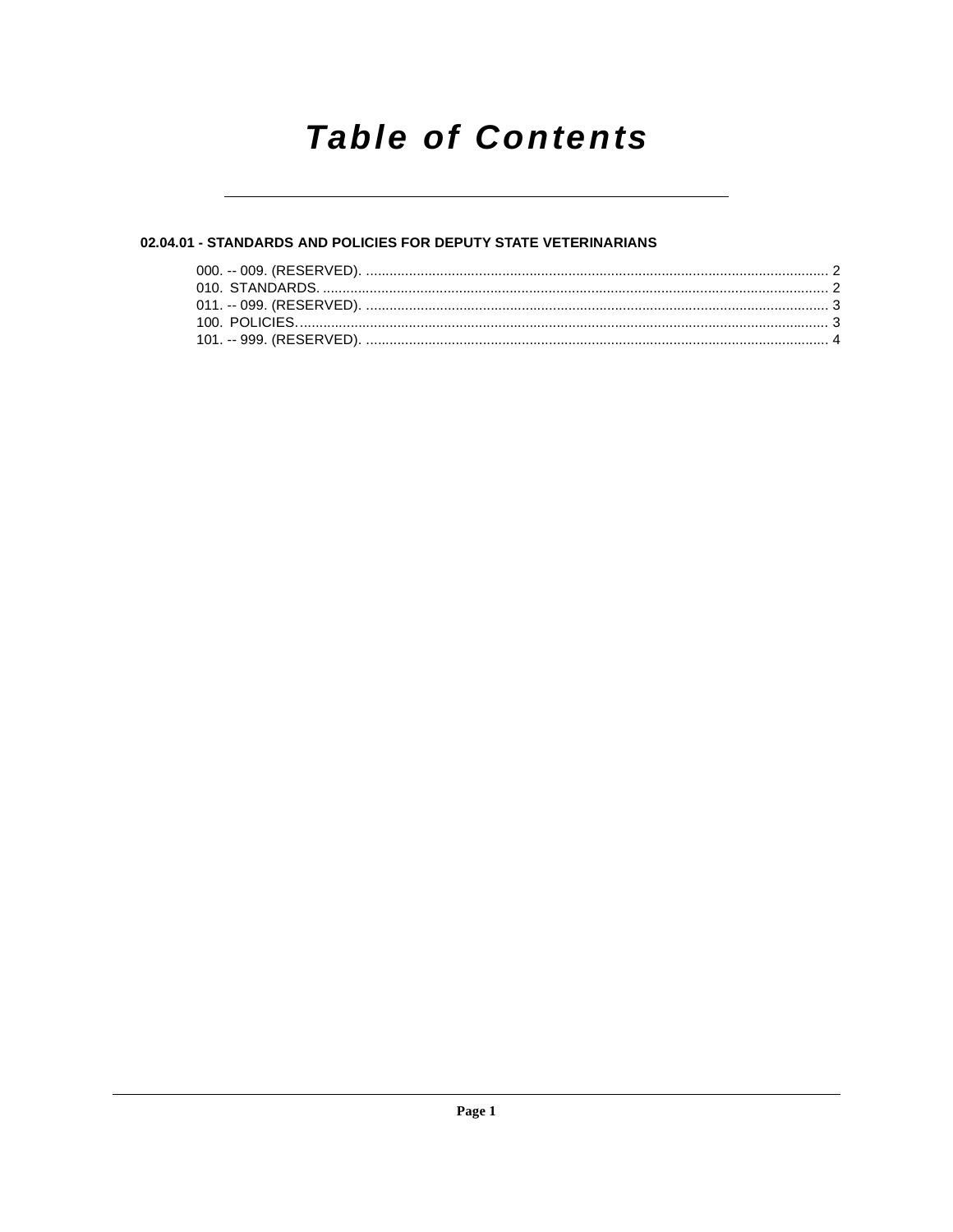#### **IDAPA 02 TITLE 04 CHAPTER 01**

# **02.04.01 - STANDARDS AND POLICIES FOR DEPUTY STATE VETERINARIANS**

#### <span id="page-1-1"></span><span id="page-1-0"></span>**000. -- 009. (RESERVED).**

#### <span id="page-1-4"></span><span id="page-1-2"></span>**010. STANDARDS.**

The deputizing of practicing veterinarians is the responsibility of the Idaho Department of Agriculture, Bureau of Animal Industry. Since deputizing of veterinarians is recognized in many states and federal regulations pertaining to intrastate, interstate, and international movements of livestock, it is thought advisable to outline the standards under which a deputized veterinarian functions so that there will be uniformity in their application. (12-26-61)

<span id="page-1-3"></span>**01. Standards Or Guidelines**. The following standards or guidelines will be used to evaluate the practitioner when performing services as a deputy state veterinarian. (12-26-61) proper conduct of the practitioner when performing services as a deputy state veterinarian.

**a.** All animals and poultry certified as disease-free will be inspected and properly identified by the deputy state veterinarian issuing the certificate. All certificates issued must be signed by the veterinarians performing the inspections, vaccinations, and/or conducting the tests. (12-26-61)

**b.** All certificates will be correctly and fully completed and forwarded to the appropriate State and/or official for approval. Distribution will be made according to existing policies and regulations. (12-26-61) Federal official for approval. Distribution will be made according to existing policies and regulations.

**c.** The required tests will be applied according to recommended procedures using the standard es prescribed by State and Federal officials. (12-26-61) techniques prescribed by State and Federal officials.

**d.** Certificates issued that reflect results of tests performed by another veterinarian shall clearly the name of the veterinarian conducting the tests, where tested, date, and the result of test. (12-26-61) indicate the name of the veterinarian conducting the tests, where tested, date, and the result of test.

**e.** All official test forms must be promptly and fully completed and appropriate copies submitted to atories or office of the state or federal official. (12-26-61) the laboratories or office of the state or federal official.

**f.** All reactor animals disclosed by tests will be identified within prescribed time limitations and g to existing procedures within the state. (12-26-61) according to existing procedures within the state.

**g.** Supervision will be maintained over all infected herds and flocks including suspect animals and birds for which the deputy veterinarian is responsible under existing cooperative program procedures within the state. (12-26-61)

**h.** Calf vaccinations will be performed at the prescribed ages using approved techniques with proper identification according to cooperative program procedures. (12-26-61)

**i.** Official calf vaccination certificates will be promptly and fully completed and copies furnished the nd state and/or federal office as called for by existing procedures within the state. (12-26-61) owner and state and/or federal office as called for by existing procedures within the state.

All diagnosed or suspected causes of reportable diseases of livestock and poultry will be reported<br>e state and/or federal regulatory officials. (12-26-61) **j.** All diagnosed or suspected causes or reprendiately to the state and/or federal regulatory officials.

**k.** The deputy state veterinarian will fully instruct all owners of infected premises as to the proper method of cleaning and inspection of cleaning and disinfection as may be required by existing state and/or federal policies. (12-26-61)

**l.** Extreme care will be exercised in the cleaning and disinfection of foot wear, instruments, nose c., to minimize the danger of spread of disease between animals and premises. (12-26-61) tongs, etc., to minimize the danger of spread of disease between animals and premises.

**m.** All official duties and activities should be carried out according to conformity with regulations and not governing such duties and activities. instructions governing such duties and activities.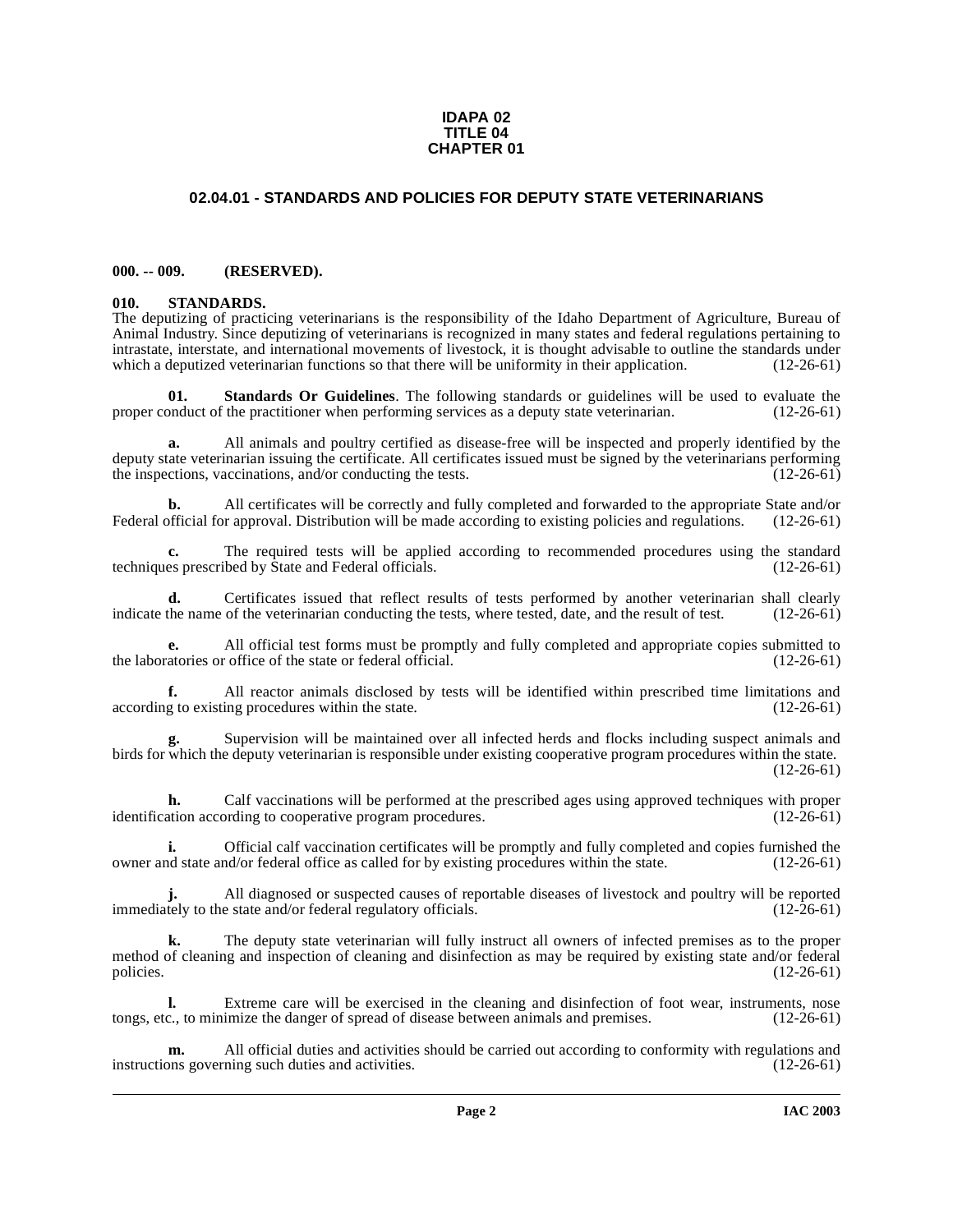**n.** A deputy state veterinarian will keep himself fully informed on the current policies and regulations of cooperative livestock disease control and eradication procedures and will advise livestock owners accordingly.  $(12-26-61)$ 

**o.** The performance of all official duties and activities of a deputy state veterinarian in the state is subject to such supervision and direction as may be considered appropriate by the State regulatory officials.

 $(12-26-61)$ 

**p.** A deputy state veterinarian must be attired in neat, clean and correct clothing when performing official work. (12-26-61) official work.  $(12-26-61)$ 

A deputy state veterinarian must at all times have proper behavior, be alert, animated, agreeable manners: also avoid habits and mannerisms which detract from his job performance. (12-26-61) and have pleasant manners; also avoid habits and mannerisms which detract from his job performance.

<span id="page-2-3"></span>**02. Failure To Comply**. Failure to comply fully with these standards may be cause for removal from f deputy state veterinarians. (12-26-61) the list of deputy state veterinarians.

### <span id="page-2-0"></span>**011. -- 099. (RESERVED).**

## <span id="page-2-4"></span><span id="page-2-1"></span>**100. POLICIES.**

<span id="page-2-8"></span>**01.** State-Federal Program Work. Deputies shall perform all state-federal program work in full ce with the procedures as set forth in the Idaho Instruction Book for Fee Basis Veterinarians. (12-26-61) accordance with the procedures as set forth in the Idaho Instruction Book for Fee Basis Veterinarians.

<span id="page-2-6"></span>**02. Salesyard Inspections**. Salesyard (Public Livestock Market) veterinarians shall see and inspect all cattle on which salesyard releases are issued.

<span id="page-2-7"></span>**03. Salesyard Vaccinations**. Salesyard (Public Livestock Market) veterinarians shall vaccinate all swine at Public Livestock Markets with a state approved dosage of approved hog cholera immunizing agents. All swine so vaccinated shall be eartagged, with an official Hog Cholera vaccination tag, and the veterinarian shall issue a properly executed swine vaccination report certificate for release purposes, showing ear tag numbers and method or type or immunization used. (12-26-61) type or immunization used.

<span id="page-2-2"></span>**04. Disease Report**. Deputy State Veterinarians shall properly fill out and mail to the Bureau of Animal Industry the state morbidity and mortality animal disease report not later than the end of the first week of the month following the month so being reported. Failure on the part of a Deputy State Veterinarian to so properly execute and promptly file with the Bureau of Animal Industry such a report monthly shall constitute a cause for the revoking of said individual's deputyship. (12-26-61) revoking of said individual's deputyship.

<span id="page-2-5"></span>**05. Professional Action**. Any and all professional acts performed by a Deputy State Veterinarian for which the owner directly compensates the veterinarian, shall constitute private practice on a private treaty basis with the owner; provided, however, all professional acts pertaining to state-federal cooperative programs must be performed and reported in full accordance with current state-federal procedures for such. An exception to the preceding are acts performed by a Deputy State Veterinarian in compliance with and pursuant to a specific directive of the Bureau of Animal Industry issued to a Deputy State Veterinarian. In such instances, the Deputy State Veterinarian is acting as a state employee in and for the state, i.e.--Idaho inspection of import livestock shipments when such shipments are not covered by a proper official health certificate issued at point of shipment origin. Such Idaho inspections performed by a Deputy State Veterinarian shall be performed at owner's cost and remuneration for such charges shall be promptly submitted to the Bureau of Animal Industry along with: (12-26-61)

| а. | Proper copies of the Idaho Health Certificate issued; and | $(12-26-61)$ |
|----|-----------------------------------------------------------|--------------|
|----|-----------------------------------------------------------|--------------|

**b.** A properly executed Department of Agriculture, Bureau of Animal Industry work sheet showing such acts were performed: and (12-26-61) evidence such acts were performed; and

**c.** A check, money order or cash issued by the owner in the amount of such charges; said check made payable to the Idaho Bureau of Animal Industry. The deputy state veterinarian in such instances, shall be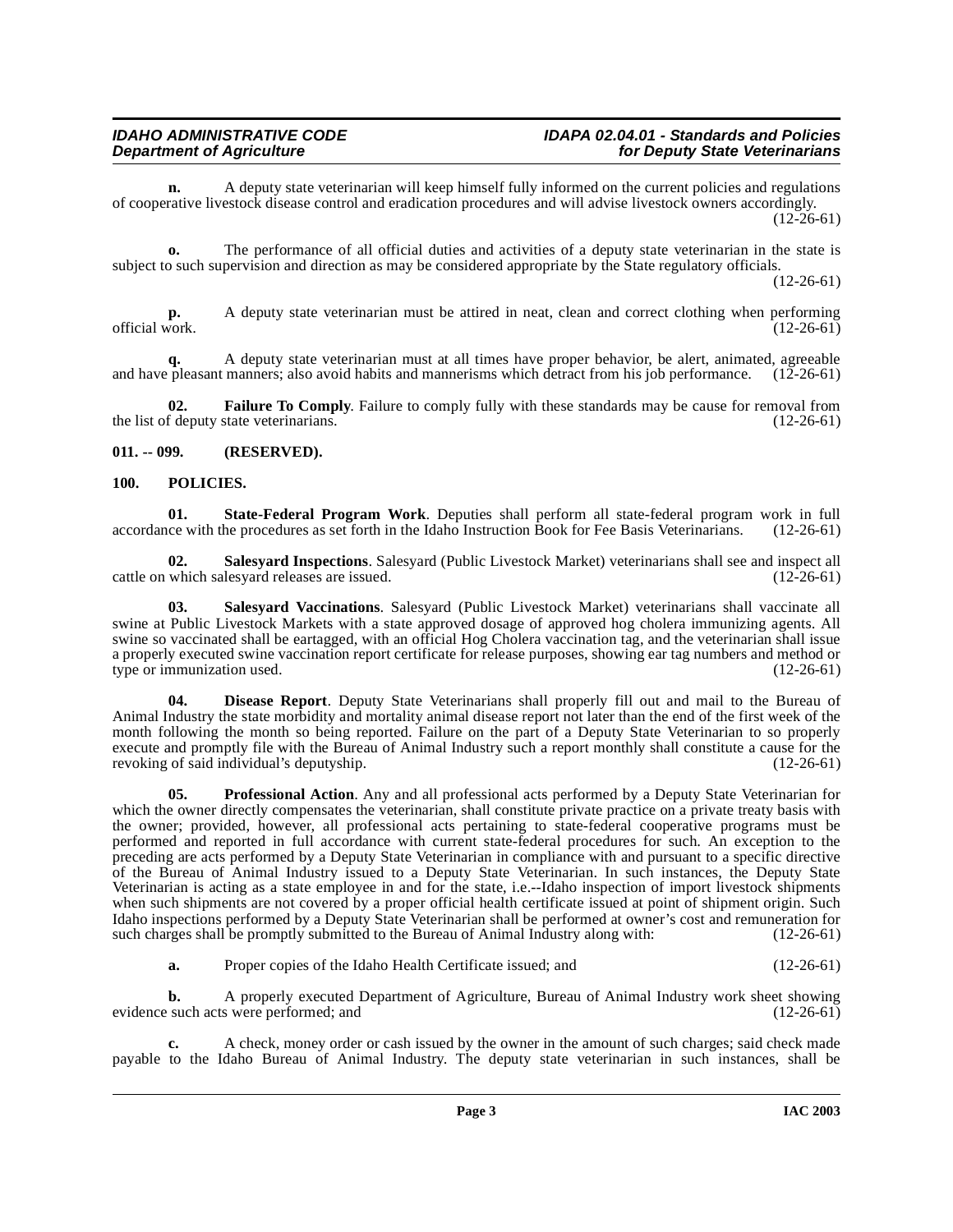#### **IDAHO ADMINISTRATIVE CODE IDAPA 02.04.01 - Standards and Policies for Deputy State Veterinarians**

remunerated, in the sum of such charges, by the Bureau of Animal Industry for such official acts, when said veterinarian, at the close of the month in which such acts were performed, submits a properly executed Idaho<br>Department of Agriculture Form No. 3, accompanied by a work sheet. (12-26-61) Department of Agriculture Form No. 3, accompanied by a work sheet.

<span id="page-3-1"></span>**06. State Investigation**. When a Deputy State Veterinarian is directed, by the Bureau of Animal Industry to make a state investigation such as the example set forth above in part No. 5, he shall cause to be promptly, properly and fully executed a report of investigation, I.V. Form 1, and Department of Agriculture, Bureau of Animal Industry, work sheet along with the State Form No. 3, voucher for payment for services rendered, and the report of investigation I.V. Form 1 shall carry the signature of the owner or his agent of the livestock inspected, tested, treated, etc.  $(12-26-61)$ 

<span id="page-3-0"></span>**101. -- 999. (RESERVED).**